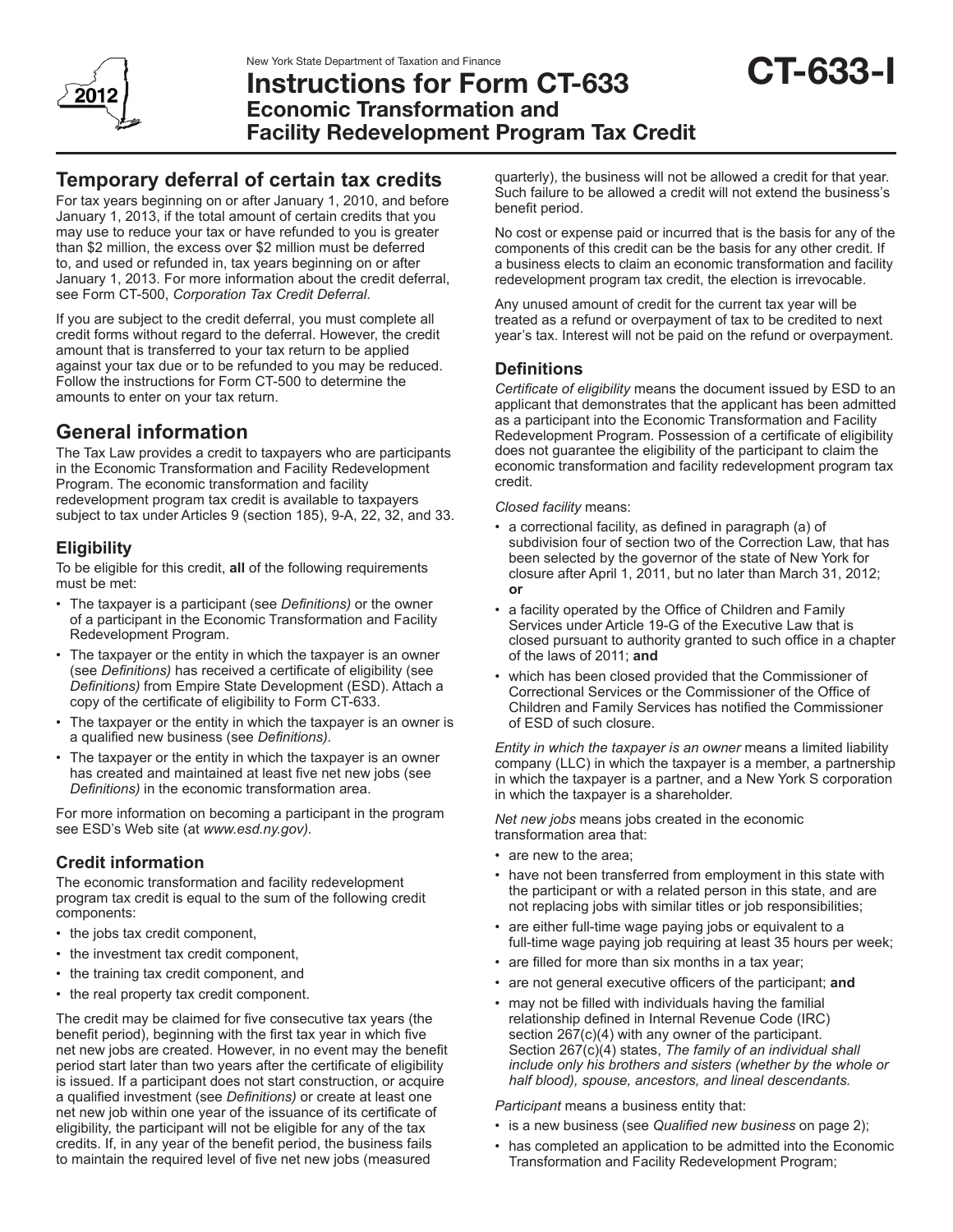#### Page 2 of 5 CT-633-I (2012)

- has demonstrated to ESD how it plans to meet the eligibility criteria in the program; **and**
- has been issued a certificate of eligibility by ESD.

*Qualified investment* means an investment in tangible property (including a building or a structural component of a building) that is owned by a business entity and:

- is depreciable under IRC section 167;
- has a useful life of four years or more;
- $\cdot$  is acquired by purchase as defined in IRC section 179(d);
- has a situs in an economic transformation area in New York State in which the business is certified; **and**
- is placed in service in an economic transformation area in New York State on or after the date the certificate of eligibility is issued to the business entity.

*Qualified new business* means a business entity that satisfies all of the following tests:

- it must not be currently operating or located within the economic transformation area in which it is applying for certification;
- it must not be moving existing jobs into the economic transformation area in which it is applying for certification from another area of the state;
- it must not be substantially similar in ownership and operation to another taxpayer taxable or previously taxable under section 183, 184, or 185 of Article 9, former section 186, or Article 9-A, 22, 32, or 33, or the income or losses of which is or was includable under Article 22;
- it must not have caused individuals to transfer from existing employment in New York State with another business entity with similar ownership to similar employment with the business entity;
- it must not have acquired, purchased, leased, or had transferred to it real property located in the economic transformation area in which it is applying for certification if that real property was previously owned by an entity with similar ownership (regardless of form of incorporation or organization); **and**
- it must not be substantially similar in operation to a business entity from which it has acquired real or tangible personal property that is located in the economic transformation area in which it is applying for certification.

*Qualified training* includes a course or courses taken and satisfactorily completed by an employee of the taxpayer at an accredited degree-granting, post-secondary college or university in New York State. The course must:

- directly relate to the duties that the employee performs for the taxpayer within the economic transformation area; **and**
- be intended to upgrade, retrain, or improve the productivity or theoretical awareness of the employee.

Classes in the disciplines of management, accounting, or the law, or any class designed to fulfill the discipline-specific requirements of a degree program at the associate, baccalaureate, graduate, or professional level of these disciplines do not qualify. Satisfactory completion of a course or courses means the earning and granting of credit or an equivalent unit, with the attainment of a grade of *B* or higher in a graduate level course or courses, a grade of *C* or higher in an undergraduate level course or courses, or a similar measure of competency for a course that is not measured according to a standard grade formula.

*Qualified training expenditures* include expenses for tuition and mandatory fees, software required by the institution, fees for textbooks or other literature required by the institution offering

the course or courses, minus applicable scholarships and tuition or fee waivers not granted by the taxpayer or any related person (see *Definitions)*, that are paid or reimbursed by the taxpayer. Qualified training expenditures do not include room and board, computer hardware or software not specifically assigned for the qualifying course or courses, late charges, fines, or membership dues and similar expenses. Qualified training expenditures are not eligible for the credit unless the employee for whom the expenditures are disbursed is continuously employed by the taxpayer in a full-time, full-year position primarily located at a site in an economic transformation area during the period of the coursework and lasting through at least 180 days after the satisfactory completion of the qualified course work. Qualified training expenditures do not include expenses for in house or shared training outside of a New York State higher education institution or the use of consultants outside of credit granting courses, whether the consultants function inside the higher education institution or not.

*Real property taxes* are charges imposed upon real property by or on behalf of a county, city, town, village, or school district for municipal or school district purposes, provided that the charge is levied for the general public welfare by the proper taxing authorities at a *like rate* against all property in the territory over which such authorities have jurisdiction, and provided that where taxes are levied pursuant to Article 18 or Article 19 of the Real Property Tax Law, the property must have been taxed at the rate determined for the class in which it is contained, as provided by Article 18 or 19, whichever applies.

The term real property taxes does not include a charge for local benefits, including any portion of that charge that is properly allocated to the costs attributable to maintenance or interest, when:

- the property subject to the charge is limited to the property that benefits from the charge, or
- the amount of the charge is determined by the benefit to the property assessed, or
- the improvement for which the charge is assessed tends to increase the property value.

The term real property taxes includes payments in lieu of taxes (PILOT) made by the participant that is the beneficial owner of the real property to the state, a municipal corporation, or a public benefit corporation pursuant to a written agreement entered into between the participant and the state, municipal corporation, or public benefit corporation. A PILOT made by the participant pursuant to a written agreement does not constitute real property taxes in any tax year to the extent that the payment exceeds the product of:

- the basis for federal income tax purposes of the real property located in the economic transformation area and subject to that agreement, calculated without regard to depreciation, on the last day of the tax year, **and**
- • the county's full value tax rate (see *Full-value tax rates by county* on page 3 for these rates)
- • divided by 1,000.

*(continued)*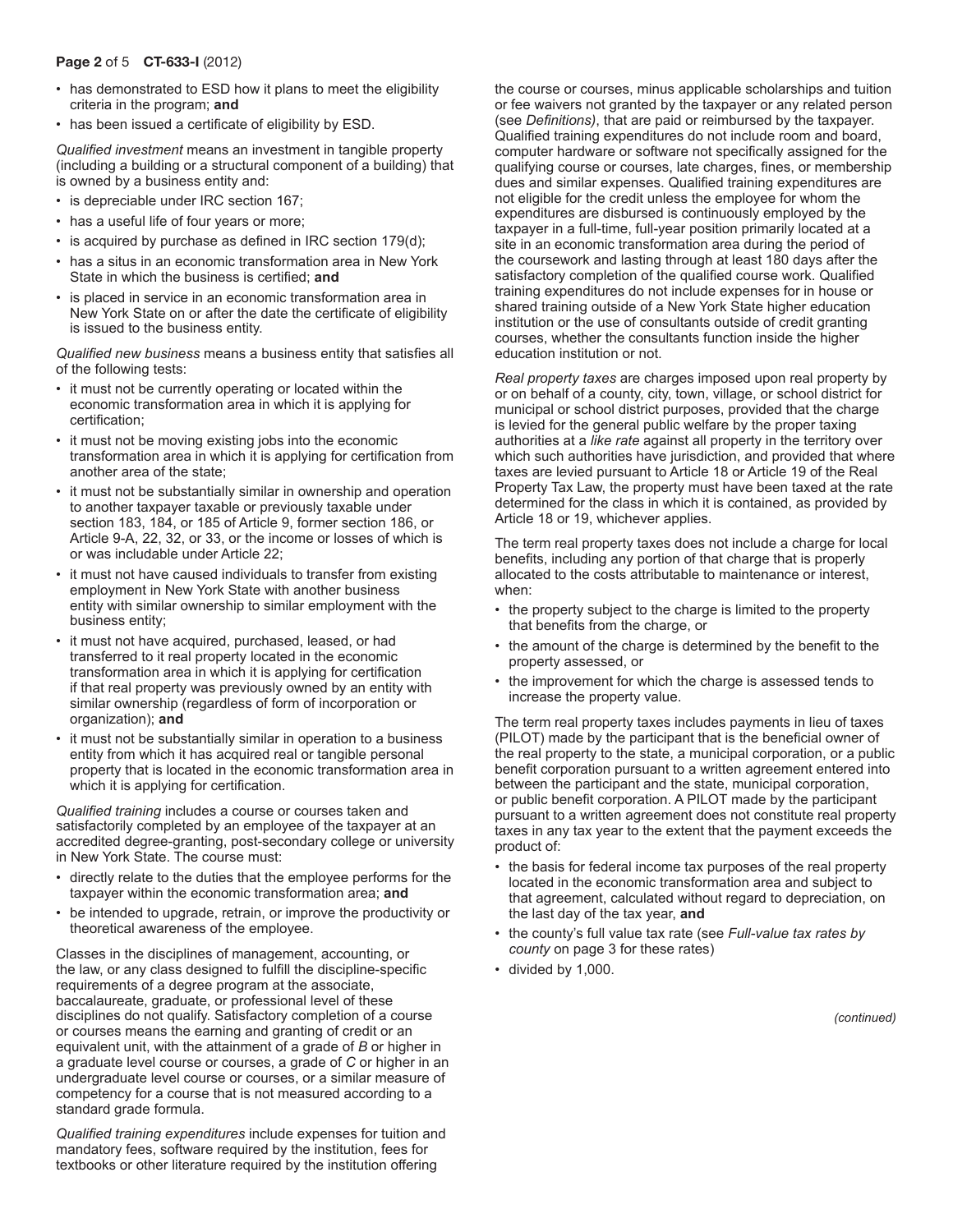| County                                                                                                                                                                                                                                                                                                                                              | Overall<br>tax rate | County     | Overall<br>tax rate | County          | Overall<br>tax rate |  |
|-----------------------------------------------------------------------------------------------------------------------------------------------------------------------------------------------------------------------------------------------------------------------------------------------------------------------------------------------------|---------------------|------------|---------------------|-----------------|---------------------|--|
| Albany                                                                                                                                                                                                                                                                                                                                              | 27.70               | Hamilton   | 14.40               | Rockland        | 30.90               |  |
| Allegany                                                                                                                                                                                                                                                                                                                                            | 48.90               | Herkimer   | 25.40               | St. Lawrence    | 33.60               |  |
| <b>Broome</b>                                                                                                                                                                                                                                                                                                                                       | 37.60               | Jefferson  | 19.50               | Saratoga        | 20.80               |  |
| Cattaraugus                                                                                                                                                                                                                                                                                                                                         | 35.90               | Lewis      | 25.20               | Schenectady     | 33.20               |  |
| Cayuga                                                                                                                                                                                                                                                                                                                                              | 30.60               | Livingston | 35.20               | Schoharie       | 31.20               |  |
| Chautauqua                                                                                                                                                                                                                                                                                                                                          | 33.50               | Madison    | 31.40               | Schuyler        | 29.00               |  |
| Chemung                                                                                                                                                                                                                                                                                                                                             | 34.20               | Monroe     | 39.70               | Seneca          | 33.70               |  |
| Chenango                                                                                                                                                                                                                                                                                                                                            | 34.80               | Montgomery | 35.80               | Steuben         | 37.10               |  |
| Clinton                                                                                                                                                                                                                                                                                                                                             | 29.10               | Nassau*    | 28.90               | Suffolk         | 20.20               |  |
| Columbia                                                                                                                                                                                                                                                                                                                                            | 20.70               | Niagara    | 38.40               | Sullivan        | 28.60               |  |
| Cortland                                                                                                                                                                                                                                                                                                                                            | 39.80               | Oneida     | 31.50               | Tioga           | 32.90               |  |
| Delaware                                                                                                                                                                                                                                                                                                                                            | 22.60               | Onondaga   | 36.80               | <b>Tompkins</b> | 31.70               |  |
| <b>Dutchess</b>                                                                                                                                                                                                                                                                                                                                     | 24.40               | Ontario    | 28.40               | Ulster          | 26.20               |  |
| Erie                                                                                                                                                                                                                                                                                                                                                | 33.00               | Orange     | 29.40               | Warren          | 15.80               |  |
| Essex                                                                                                                                                                                                                                                                                                                                               | 17.10               | Orleans    | 41.40               | Washington      | 23.50               |  |
| Franklin                                                                                                                                                                                                                                                                                                                                            | 21.60               | Oswego     | 39.60               | Wayne           | 36.20               |  |
| Fulton                                                                                                                                                                                                                                                                                                                                              | 29.80               | Otsego     | 20.90               | Westchester     | 26.30               |  |
| Genesee                                                                                                                                                                                                                                                                                                                                             | 38.30               | Putnam     | 27.60               | Wyoming         | 33.40               |  |
| Greene                                                                                                                                                                                                                                                                                                                                              | 21.70               | Rensselaer | 30.20               | Yates           | 23.30               |  |
| New York City by class*<br>7.50                                                                                                                                                                                                                                                                                                                     |                     |            |                     |                 |                     |  |
| 42.26                                                                                                                                                                                                                                                                                                                                               |                     |            |                     |                 |                     |  |
| 56.84                                                                                                                                                                                                                                                                                                                                               |                     |            |                     |                 |                     |  |
| 41.40<br>* New York City and Nassau County have a four-class property tax<br>system (class 1: 1-3 family residential; class 2: apartment; class 3:<br>utility equipment; and class 4: all other property). It was not possible to<br>determine a countywide class-specific rate for Nassau County due to<br>the complexity of taxing jurisdictions. |                     |            |                     |                 |                     |  |

#### **Full-value tax rates by county**

*Related person* means a related person as defined under IRC section 465(b)(3)(c).

The information below represents the Internal Revenue Service (IRS) interpretation of the definition of related persons in IRC section 465(b)(3)(C) as contained in IRS Publication 925, *Passive Activity and At-Risk Rules*. When preparing your tax return, you should refer to section 465(b)(3)(C) to see if the definition of related persons has been amended.

Related persons include the following:

- Members of a family, but only an individual's brothers and sisters, half-brothers and half-sisters, a spouse, ancestors (parents, grandparents, etc.), and lineal descendants (children, grandchildren, etc.).
- Two corporations that are members of the same controlled group of corporations determined by applying a 10% ownership test.
- The fiduciaries of two different trusts, or the fiduciary and beneficiary of two different trusts, if the same person is the grantor of both trusts.
- A tax-exempt educational or charitable organization and a person who directly or indirectly controls it (or a member of whose family controls it).
- A corporation and an individual who owns directly or indirectly more than 10% of the value of the outstanding stock of the corporation.
- A trust fiduciary and a corporation of which more than 10% in value of the outstanding stock is owned directly or indirectly by or for the trust or by or for the grantor of the trust.
- The grantor and fiduciary, or the fiduciary and beneficiary, of any trust.
- A corporation and a partnership if the same persons own over 10% in value of the outstanding stock of the corporation and

more than 10% of the capital interest or the profits interest in the partnership.

- Two S corporations if the same persons own more than 10% in value of the outstanding stock of each corporation.
- An S corporation and a regular corporation if the same persons own more than 10% in value of the outstanding stock of each corporation.
- A partnership and a person who owns directly or indirectly more than 10% of the capital or profits of the partnership.
- Two partnerships if the same persons directly or indirectly own more than 10% of the capital or profits of each.
- Two persons who are engaged in business under common control.
- An executor of an estate and a beneficiary of that estate.

To determine the direct or indirect ownership of the outstanding stock of a corporation, apply the following rules:

- 1. Stock owned directly or indirectly by or for a corporation, partnership, estate, or trust is considered owned proportionately by or for its shareholders, partners, or beneficiaries.
- 2. Stock owned directly or indirectly by or for an individual's family is considered owned by the individual. The family of an individual includes only brothers and sisters, half-brothers and half-sisters, a spouse, ancestors, and lineal descendants.
- 3. Any stock in a corporation owned by an individual (other than by applying rule 2) is considered owned directly or indirectly by the individual's partner.

When applying rule 1, 2, or 3, stock considered owned by a person under rule 1 is treated as actually owned by that person. However, if a person constructively owns stock because of rule 2 or 3, he or she does not own the stock for purposes of applying either rule 2 or 3 to make another person the constructive owner of the same stock.

# **Line instructions**

#### **Schedule A — Eligibility**

#### **Part 1 — Qualified new business**

**Line 1 —** To claim this credit, the business must meet the definition of qualified new business.

#### **Part 2 — Net new jobs**

For each date specified of the current tax year, enter the number of net new jobs.

**Line 2 —** Divide the total number of net new jobs for the current tax year by the number of the dates occurring during the current tax year (even if you had no net new jobs on those dates) to obtain the average number of net new jobs for the current tax year. Do not make entries for any dates that did not occur during your tax year. Do not include those dates in the calculation.

#### **Schedule B — Computation of credit component amounts**

#### **Part 1 — Jobs tax credit component**

Complete columns A through F for each net new job created and maintained in the economic transformation area.

**Column D —** To meet the definition of net new job, the job must have been filled for more than six months of the tax year. For each person still employed at the end of the year, enter the last day of the tax year.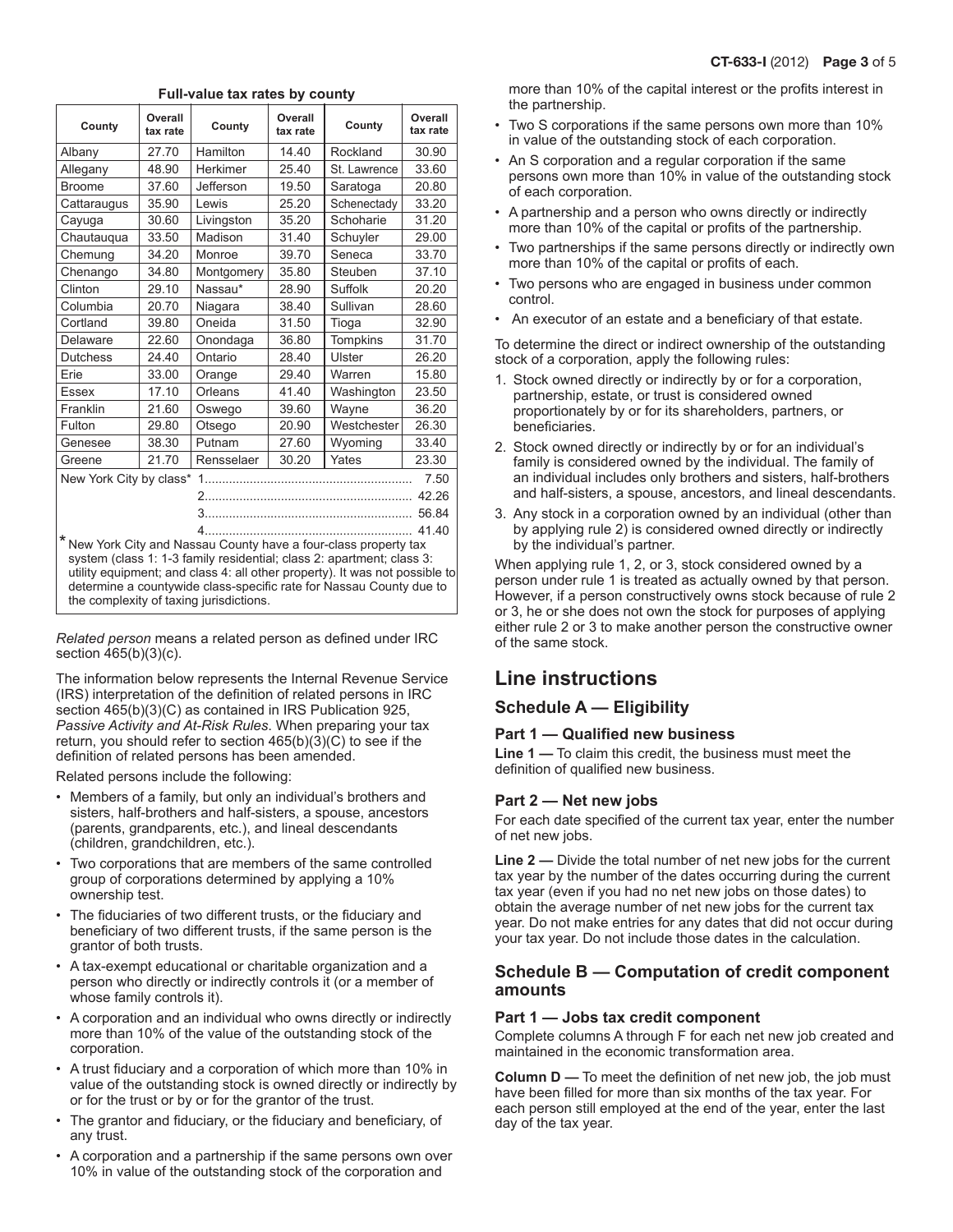**Line 5 —** Enter the amount from the *Jobs tax credit* column of line 35.

**Line 6 — S corporations:** Transfer this amount to Form CT-34-SH, *New York S Corporation Shareholders' Information Schedule*, and provide your shareholders with their pro rata share of line 6. The shareholder will enter that amount on Form IT-633.

#### **Part 2 — Investment tax credit component**

Costs incurred prior to the date the certificate of eligibility is issued are not eligible to be included in the calculation of the investment tax credit component. A participant in the Economic Transformation and Facility Redevelopment Program or an owner of an entity that is a participant is not eligible for any other investment tax credits.

**Qualified investment at a closed facility —** An investment tax credit of 10% of the cost or other basis for federal income tax purposes is allowed for a qualified investment at a closed facility (see *Definitions)*.

**Line 8 —** The total amount of investment tax credits allowed for all eligible participants located at each closed facility cannot exceed \$8 million. The maximum credit amount allowed to you at the closed facility will be provided to you by ESD. Enter the lesser of that amount or line 7 on line 8.

**All other qualified investments —** The economic transformation and facility redevelopment program investment tax credit allows a taxpayer that meets the requirements of the statute to claim a credit in the amount of 6% (.06) of the federal basis for qualified investments at all locations other than at a closed facility within the economic transformation area.

**Line 10 —** The amount of tax credit for all other qualified investments may not exceed \$4 million. This limit is imposed at the entity level so that the aggregate credit allowed to all partners, members, or shareholders of each entity does not exceed the \$4 million limitation.

**Line 13 —** Enter the amount from the *Investment tax credit* column of line 35.

**Line 14 — S corporations:** Transfer this amount to Form CT-34-SH and provide your shareholders with their pro rata share of line 14. The shareholder will enter that amount on Form IT-633.

#### **Part 3 — Training tax credit component**

A credit is allowed for qualified training expenditures (see *Definitions)* paid with respect to the project for which the certificate of eligibility is issued. The amount of the credit is the lesser of 50% of the qualified training expenses paid during the tax year or \$4,000 per employee. This credit applies only to qualified training (see *Definitions)* provided to employees who were hired after they lost their jobs at a closed facility as a result of the closure of that facility.

**Line 16 —** Enter the amount from the *Training tax credit* column of line 35.

**Line 17 — S corporations:** Transfer this amount to Form CT-34-SH and provide your shareholders with their pro rata share of line 17. The shareholder will enter that amount on Form IT-633.

#### **Part 4 — Real property tax credit component**

A credit is allowed for the real property taxes (see *Definitions)* on the real property located in the economic transformation area with respect to the project for which the certificate of eligibility is issued. Attach copies of your real property tax bills or your PILOT agreement.

#### **Property located entirely within a closed facility**

For property that is located entirely within the grounds of a closed facility, the credit for the first year of the benefit period is 50% of the real property taxes assessed and paid by the participant during that year on that property. For the following years of the benefit period, the percentage decreases by 10% each year.

#### **Property located outside a closed facility**

For property that is located outside of the closed facility, the credit for the first year of the benefit period is 25% of the real property taxes assessed and paid by the participant during that year on that property. For the following years of the benefit period, the percentage decreases by 5% each year.

**Line 21 —** Enter the amount from the *Real property tax credit* column of line 35.

**Line 22 — S corporations:** Transfer this amount to Form CT-34-SH and provide your shareholders with their pro rata share of line 22. The shareholder will enter that amount on Form IT-633.

### **Schedule C — Credit summary**

**S corporations:** Complete this schedule only if reporting a recapture. Complete line 24 only. Report the recapture on Form CT-34-SH and provide your shareholders with their pro rata share of recapture. The shareholder will enter that amount on Form IT-633. Do not complete the rest of this form.

**Line 24 —** If at the end of the benefit period the participant has not created sufficient net new jobs and made sufficient qualified investments to achieve a benefit to cost ratio of at least ten to one, the taxpayer is required to add back as tax for the last year of its benefit period the portion of the economic transformation and facility redevelopment program tax credits claimed for the years of its benefit period necessary to achieve a cost benefit ratio of ten to one.

If you are a corporate partner, include your share of the partnership recapture here.

**Line 25 — New York C corporations:** If the amount on line 23 is greater than the amount on line 24, subtract line 24 from line 23. This is the amount of your credit; continue with the rest of this form. If the amount on line 24 is greater than the amount on line 23, you have a net recapture amount; subtract line 23 from line 24 and enter the result with a minus sign (-). Transfer the line 25 amount (with the minus sign if a recapture) to the appropriate line of the tax credits section on your franchise tax return. Do not complete Schedule D.

*(continued)*